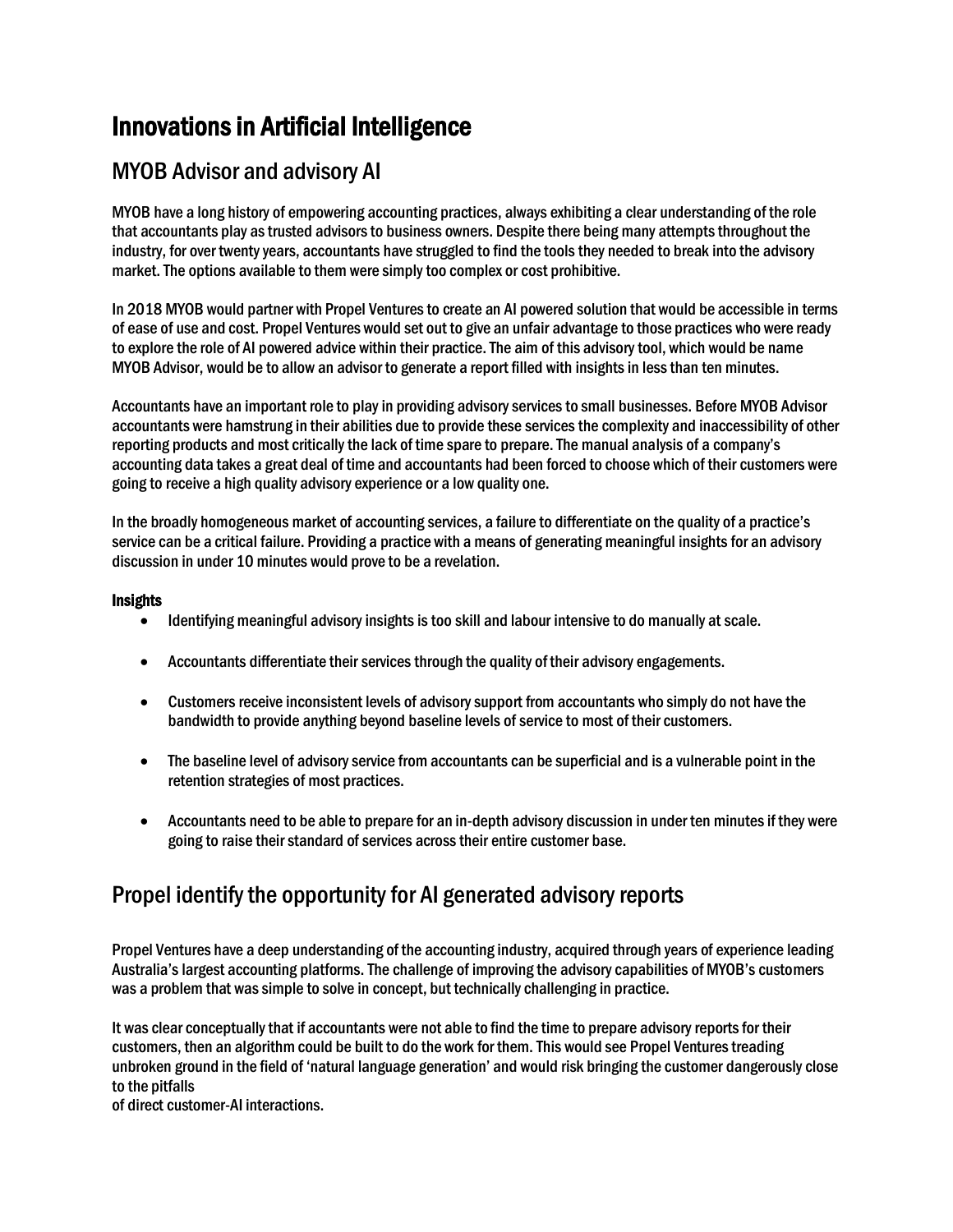With an innovative and creative vision of an AI advisory assistant in mind, Propel Ventures set out with a plan of intensive user testing, development and research that aimed to see this new advisory solution released to market by MYOB in six months.

#### The Plan

- Develop an AI algorithm to codify accounting knowledge, identify insights and learn.
- Develop a world class natural language generation engine to relay AI insights to a human operator.
- Avoid the common pitfalls of customer-AI interactions.

### MYOB Advisor is launched in March 2018

The AI solution designed by Propel Ventures scrutinises accounting data, identifies insights and crafts those insights into sophisticated natural language reports – advisors are then able overlay their own commentary onto those reports and focus their time on having insightful conversations with their customers.

MYOB Advisor's has given MYOB customer's the tools they need to realise efficiencies and improve their quality of service. They can now spend more time having meaningful discussions with their clients that deliver real value and insight.

MYOB CEO at the time Tim Reed said that MYOB Advisor was the first step towards helping accountants, bookkeepers and their clients to unlock more of their business goals.

"We know that accountants and bookkeepers want to grow their advisory services, and MYOB Advisor is one way they can offer greater value to their clients,"Mr. Reed said.

"MYOB Advisor frees accountants and bookkeepers' time while also assisting with actionable business outcomes." MYOB Advisor also won an award from the Australian Financial Review as one of Australia and New Zealand's most innovative companies of 2018.

### Propel innovate around the challenges to creating AI user experiences

Artificial intelligence within a modern business context tend to appear as background utilities. The feedback loops and neural networks that drive modern AI algorithms are abstracted away from the customer interactions that they enrich.

Research shows that without a great deal of care, a smart strategy and an expert implementation AI assistants and other AI constructs with regular human interaction, can evoke irrational negative emotional responses from users. Failing to avoid the 'uncanny valley' effect is one of the most common pitfalls of customer-AI interaction design, something Propel Ventures indevoured to avoid during the development of MYOB Advisor.

This effect of the negative emotional response to the emulation of human traitsis known as the 'uncanny valley' hypothesis. The idea was first stated by the roboticist Mashahiro Mori, and as applied to robotics it asserts that human's respond to the imitation of human traits in a manner described by a particular curve (figure1), where any slight degree of human-ness evokes a positive response, such assimple expression, or ordering objects to another human's preference. These positive emotions then begin to turn negative as more sophisticated human traits are